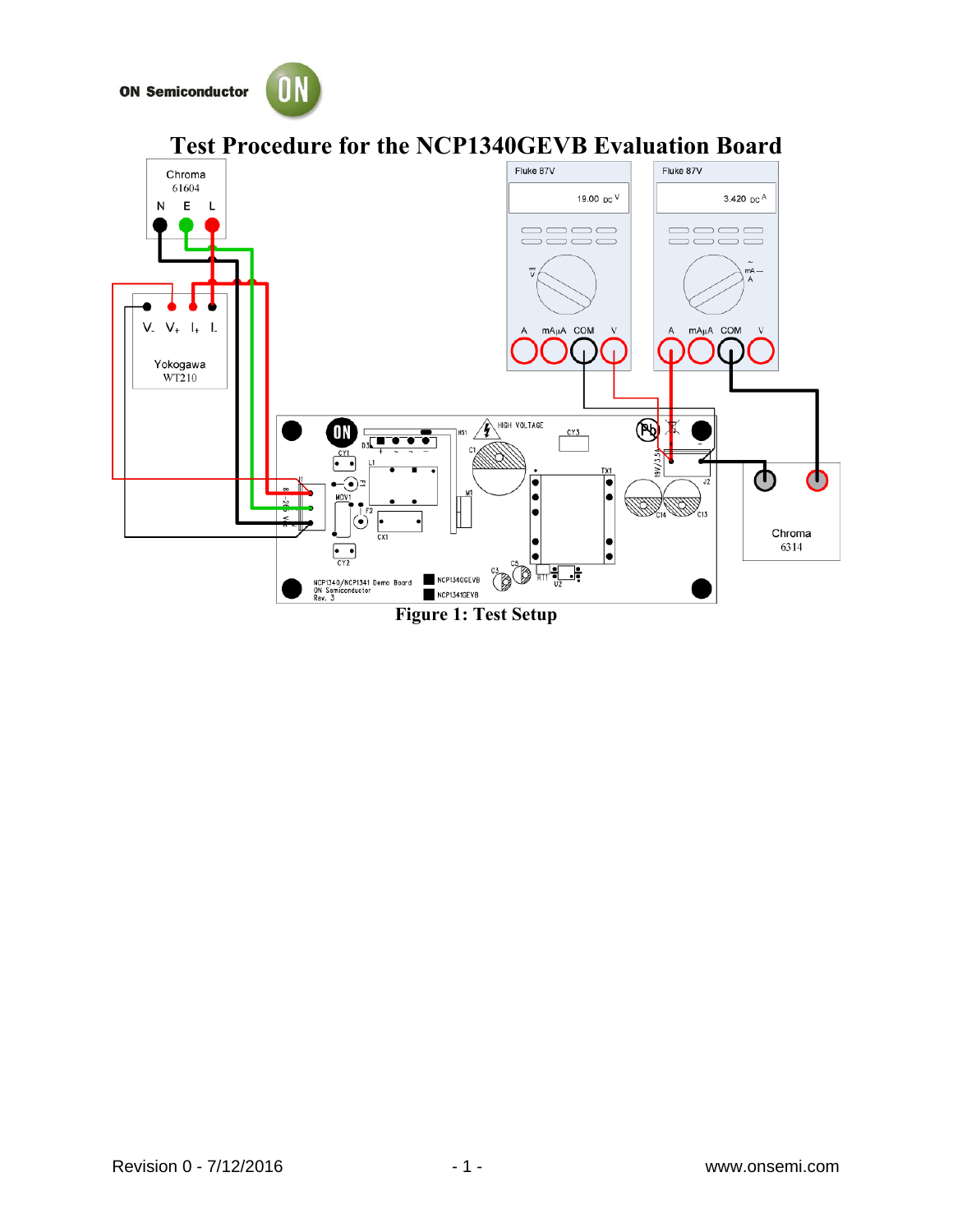

| <b>Table 1: Required Equipment</b>                                                                                                                                                                                              |                        |                         |
|---------------------------------------------------------------------------------------------------------------------------------------------------------------------------------------------------------------------------------|------------------------|-------------------------|
| *Chroma 61604 AC                                                                                                                                                                                                                | *Yokogawa WT-210       | *Fluke 87V True RMS     |
| <b>Power Source</b>                                                                                                                                                                                                             | <b>Power Analyzer</b>  | <b>Multimeter</b>       |
| *Fluke 87V True RMS                                                                                                                                                                                                             | *Chroma 6314           | NCP1340GEVB             |
| <b>Multimeter</b>                                                                                                                                                                                                               | <b>Electronic Load</b> | <b>Evaluation Board</b> |
| $\sim$ . The contract of the contract of the contract of the contract of the contract of the contract of the contract of the contract of the contract of the contract of the contract of the contract of the contract of the co |                        |                         |

## **Table 1: Required Equipment**

**\*Equivalent test equipment may be substituted.** 

## **Test Procedure:**

**ON Semiconductor** 

- 1. Connect the electronic load to the output labeled "19 V / 3.5 A".
- 2. Connect one of the multimeters in series with the output and load and set it to measure current.
- 3. Connect the second multimeter to the output and set it to measure voltage.
- 4. Connect the ac power source and power analyzer to the terminals labeled "Input". Set the current compliance limit to "Auto".
- 5. Set the ac power source to 90 Vac / 60 Hz.
- 6. Set the electronic load to 3.42 A.
- 7. Turn the AC source on.
- 8. Allow the board to warm up for approximately 30 minutes.
- 9. Wait for approximately 1 minute, and then measure the output voltage ( $V_{OUT}$ ) using the corresponding multimeter. Verify it is within the limits of Table 2.
- 10. Measure input power  $(P_{IN})$  using the power analyzer.
- 11. Measure V**OUT** and **IOUT** using the corresponding multimeters.
- 12. Calculate efficiency (**η**) using the equation:  $\eta = \frac{I_{OUT} \cdot V_{OUT}}{R} \cdot 100\%$ *IN OUT OUT P*  $I_{OUT}$   $\cdot V$  $\eta$
- 13. Repeat steps 9-12 with the ac source set to 115 Vac / 60 Hz, 230 Vac / 50 Hz, 265 Vac / 50 Hz. Verify the results are within the limits of Table 2.
- 14. Turn off the ac source.
- 15. Since high voltage will be present on the bulk capacitor (C1) after the voltage is removed, use a dc voltmeter to verify the voltage is less than 30 V before continuing.
- 16. Disconnect the ac source.
- 17. Disconnect the power analyzer.
- 18. Disconnect the electronic load.
- 19. Disconnect both multimeters.
- 20. End of test.